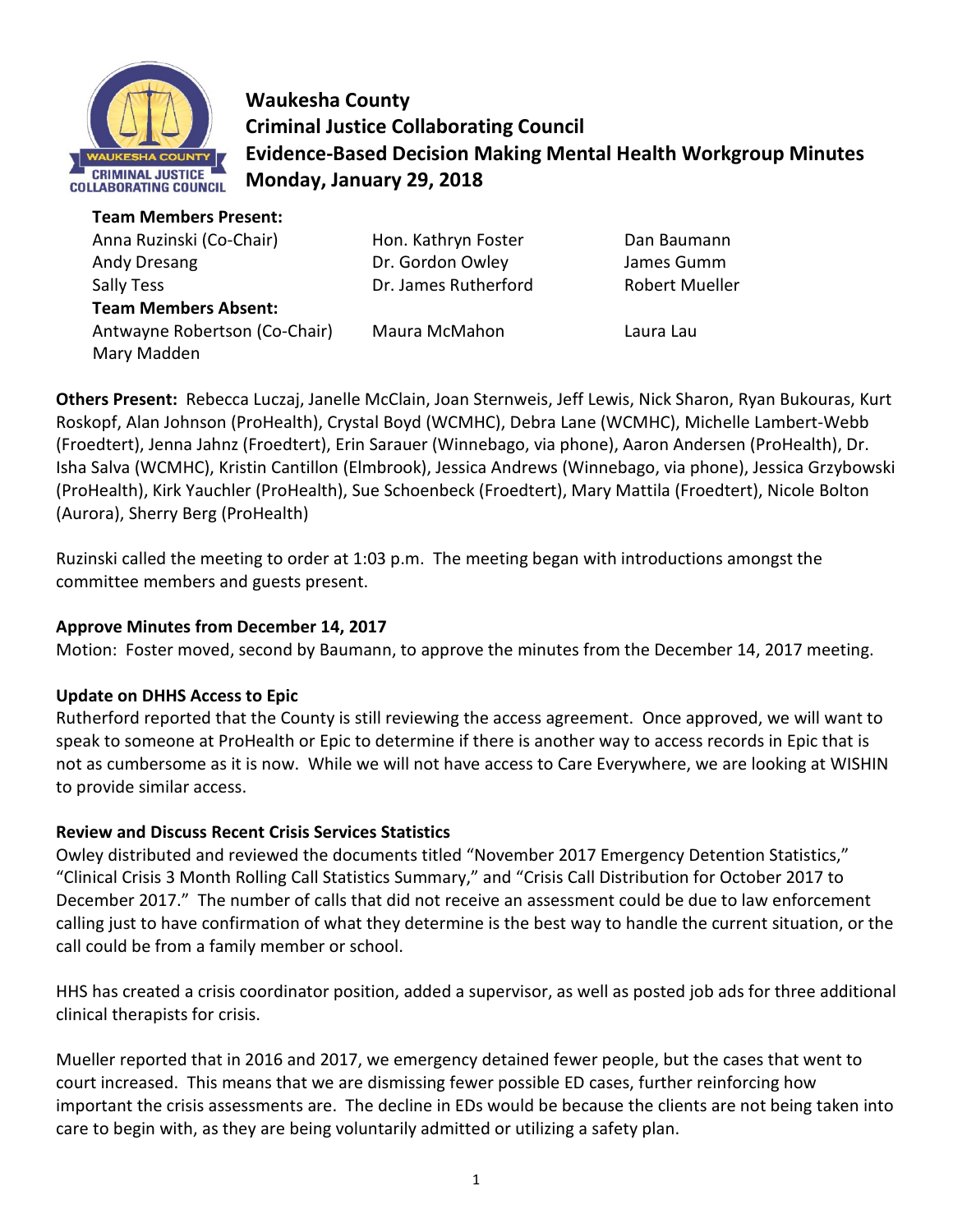Rutherford left at 1:31 p.m.

### **Discuss "Modified" Medical Clearance Process Used in Other Counties**

Ruzinski commented that, despite reports, Dodge County and Green Bay do not have a modified medical clearance process for processing a patient through the ED.

Andersen reported that the doctor-to-doctor reports are not getting better, nor worse. He stated that none of the tests that are routinely requested are necessarily required, but understands that the Mental Health Center (MHC) has their rules, and the MHC is the accepting facility. The biggest movement is having the urine tests collected, but not resulted before beginning the doctor-to-doctor process. The hospitals cannot force the client to give up urine or blood samples. Mueller stated that he tells law enforcement that they should calmly approach the client and explain to them that by refusing to cooperate, they are slowing down the process, which ultimately includes discharging from the hospital. Andersen added that he has not seen many instances of having add-on tests required.

Mueller left at 1:40 p.m.

Moreland Medical has seen an improvement in the timeframe for the doctor-to-doctor consultation occurring.

Salva commented that she finds it challenging to work with residents at the emergency room because of the difficulty with them coordinating with the attending physician. Salva stated that the MHC psychiatrists are not allowed by law to start a patient on an anti-psychotic medication without having the basic labs, lipid panel, and A1C results.

### **Emergency Detention Case Analysis**

Attendees participated in case analysis and the following observations were made:

- Not having complete disclosure of pertinent information and open communication between all parties delays the process
- There have been difficulties obtaining labs from minors who have trauma-induced reactions to the process
- Varied threshold between crisis workers of what warrants a safety plan versus ED
- Nurses do not have the credentials to determine if someone can be detained or not

Baumann left at 2:00 p.m.

Sternweis suggested that the CIT Community Collaborative be the forum for future case reviews.

Waukesha Police Department (WPD) had 19 calls in November that resulted in EDs. The average wait time for crisis to show up after the call is made has been reduced from 45 minutes to less than 30 minutes. Assessments are taking approximately one hour. The biggest issue that the WPD faces is the amount of time between the patient being detained until when the patient arrives at the final facility (MHC or otherwise). In November, it was just over a 5-hour wait; December was approximately 4 hours and 50 minutes.

It is okay for the H&P/ER note not to be ready at the time the patient is transferred to the MHC. The note is utilized because there are not physicians available at the MHC 24:7.

Lewis commented that a Dementia Task Force has begun in Waukesha County and has held two meetings so far. Yauchler added that ProHealth is looking at opening an acute unit for the geriatric population so that they